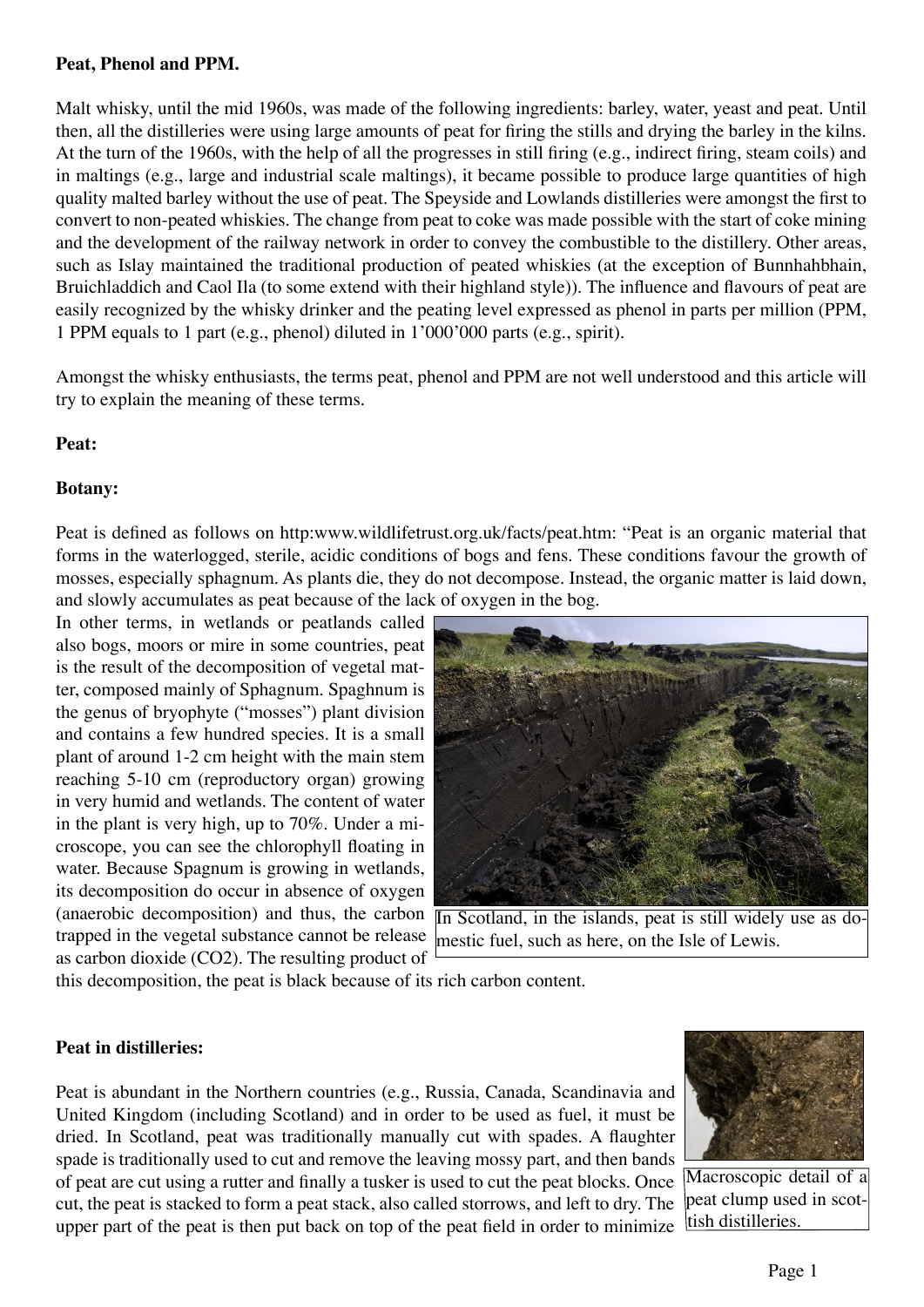the ecological impact of peat cutting.

Once dry, peat can be used as fuel for domestic and industrial use. Peat was the main fuel in Scotland and it is still an important one in some parts of Scotland such as the Outer Hebrides. Coal, coke, gas and petrol are better carburant. However, peat is still used in high quantities by the Scotch whisky industry. The distilleries of Highland Park, Springbank, Bowmore, Laphroaig and Kilchoman still use peat for the malting process, as well as Balvenie but in a much lower proportion. At Balvenie, in order to have little peat influence, there is a little peat fire adjacent to the kiln heated by coke and the peat smoke is mixed with the hot air generated by the coke fire. The other distilleries buy their peated malt directly from Maltings such a Port Ellen, Tamdhu or Glen Ord or from other Maltsers (Malters) such a Simpsons. In Maltings such as Port Ellen, as much as 5 tonnes of peat can be used per run and as little as 5 tonnes per year at Tadmhu. Drying the malted barley with peat gives some pleasant smoky flavours to the spirit and allows a better storage than non-peated malt, but might also reduce the yield (number of litres of pure alcohol by tonne of malt). Depending on the degree of peatiness, peat can be from any time for up to 48h. After 48h, the husk (envelope) of the barley grain will be dry and prolonging the exposure of the barley to the peat smoke will not increase the peaty character of the spirit. This treatment will result in an increase of a group of aromatic chemical compounds called phenols (see below). The so-called non-peated barley will contain a proportion of phenols in the range of 0.5-3 ppm (1 ppm= 0.0001%) and the highly peated barley used for Ardbeg or for

A tusker at Highland Park distillery.

the Octomore of Bruichladdich, 50 and 80 ppm respectively. The ppm used for the different distilleries given in the different websites or books are usually the concentration of phenol of the barley used by the distillery, before milling and distillation. The concentration in phenols in the distillate flowing out of the still (new make) is between 30 and 50 percent of the initial barley concentration. For example, the barley for Ardbeg is peated to 54 ppm of phenol and the final concentration in the new make is between 17 and 24, depending on the milling and mashing process (1). For a second example, the barley used for the BenRiach Curiositas is peated to 55 ppm and the level of phenols is 35 ppm in the new make. An important property of the peat smoke is to make the barley more resistant to bacterial infection.

Distilleries prefer to use the upper part of the cut peat, because the top layers are richer and more rooty. The upper peat layer generates more smoke and is ideal for flavouring the barley. For domestic use, the lower part is preferred; since it will burn better, generate more heat and less smoke. Also, depending on the vegetation on the moorlands, the peat might have a different structure and composition, thus the peat coming from different locations might contribute to specific flavours. During the 1990s, Highland Distillery stopped using his malting floor and using only barley prepared by a maltser. It resulted in a change of the aromatic profile of the whisky and floor malting was repeated. At the beginning of this millennium, Laphroaig has distilled a spirit made exclusively on its malting floor. The result of this experiment will be delivered in a few  $\overline{A}$  peat fire inside a kiln to years. The distilleries of Glendronach and Benriach have stopped using their dry the barley and to give a malting floors in the end of the 1990s. Although floor malting is uneconomical, smoky flavour to the spirit.BenRiach will restart the floor malting operations in 2008/2009. Hopefully,



Glendronach will restart again. At Highland park, they tried for a short period to buy only "commercially prepared malt" but this affected the quality of the spirit. Highland park is producing about 15% of all their barley on their malting floor. In the Speyside, one distillery is still keeping their floor malting for commercial reasons (as selling point).

Until the end of the 19th century, mainly in the highlands, peat was still in use for the heating of the stills. The heating of the stills was slower with the peat than with coke or coal and apparently resulted in a finer spirit (Insert ref).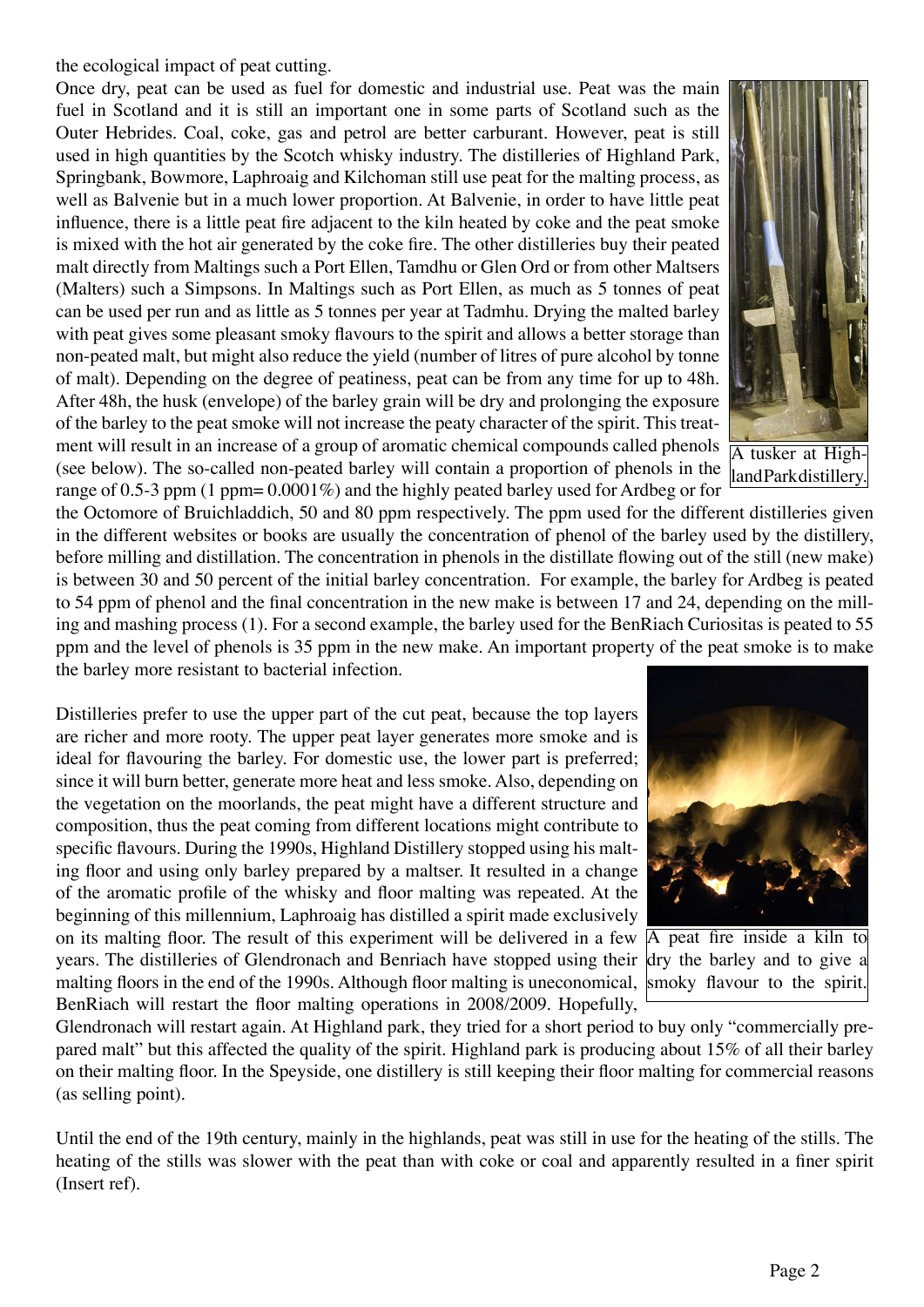## **Phenols and ppm:**

As mentioned above, the Parts Per Million (ppm) is a measure of concentration. One ppm by definition is equivalent to the concentration of 1 molecule diluted in 1 a mixture of 1 million of other molecules.

During kilning, when peat is used as a combustible, the peat smoke (reek) will introduce a peaty character into the final distillate. The peatiness of the barley can be controlled by the amount of peat burnt, the duration of the peat smoke and by the humidity (moisture) of the barley. The optimal moisture is about 25% (2). As described by Lee et al. (3), the peaty character (e.g., burnt, smoky and medicinal) attributes originate primarily from phenolic compounds in peat smoke and the quantitatively important phenols are phenol, cresols, xylenols, ehtylphenols and guaiacol. In addition to the phenols originating from the peat smoke, some phenolic compounds are generated from the malting by the heat generated in the kiln (thermal degradation). Although

phenol dominates in peated barley malt, cresols can be more abundant in the final spirit. Changing the temperature of the peat fire between 400 and 750°C can significantly modify the balance of phenol and cresols versus guaiacol (2). Our nose is a very sensitive organ and the level of detection, the level at which a nose can detect the peaty flavour, is as low as 0.1 ppm of guaiacol according to the publication of Lee et al. (4).

As mentioned above, a common measure to report the peatiness of a whisky is to provide the ppm of the malted barley. The heavily peated single-malts are made of barley of more than 30 ppm of phenol, mediu-peated



barley of about 20 ppm and lightly peated below 15 ppm. Even "unpeated" barley contain phenols, but at a low level, between 0.5 and 2-3 ppm. The concentration of phenols contributing to the peaty character decreases with time. For example, Laphroaig's barley is 40 ppm, the new make spirit is 25 ppm. The phenol content drops to 8-10 ppm in the 10 years old (YO) and down to 6 ppm in the 30 YO (5).

The quantification of the phenolic compounds is done by UV/VIS spectroscopy or by 'direct-injection reversed-phase High Performance Liquid Chromatographic technique (HPLC).

In the case of UV/VIS spectroscopy, the whisky sample to be analyzed will be mixed with a reagent (e.g., Folin-Ciocalteu reagent), which will react with the phenolic compounds of the sample. This method is simple, straightforward, inexpensive and does not require much scientific expertise. However, because of heterogeneity and complexity of the chemical composition of the whisky, the specificity of the method is not 100%.

HPLC is a very powerful technique and allows a relatively accurate, precise and specific identification and quantification of the different classes/groups of phenolic compounds. Since whisky is composed of several hundreds of molecules, the identification of all the phenolic compounds is not (always) possible (e.g., coelution).

During these last years, new techniques such as Gas Chromatography/Mass spectrometry (GC/MS) or Gas Chromatography/Time-of-Flight Mass Spectrometry (GC/TOFMS) have been developed for the quality control of whisky.

To come back to the whisky, the most heavily peated whiskies is the Octomore produced at Bruichladdich. On their website (www.bruichladdich.com), the barley used for the Octomore distilled in 2002 had 80.5 ppm of phenol as measured by HPLC. The second Octomore, the Octomore II- Beast reached 167 ppm, as measured by HPLC. As written in Peat, Smoke and Spirit (5), the phenol level was 29.6 ppm in the 2002 run and 46.4 ppm in the 2003 run.

## **Conclusion:**

Peat is a natural resource used since ages in Scotland as fuel. It is abundant and was used from the start in the whisky industry to dry the barley. Drying the barley over a peat fire protected the barley from moisture and bacterial infection. At the same time, the peat smoke gave a certain peatiness to the whisky. Peat is still largely used in Scotch distilleries, but mainly in the distilleries located in the islands of Skye, Orkney, Mull and Islay. Depending on the structure and the origin of the peat, the duration and temperature of the peat fire,